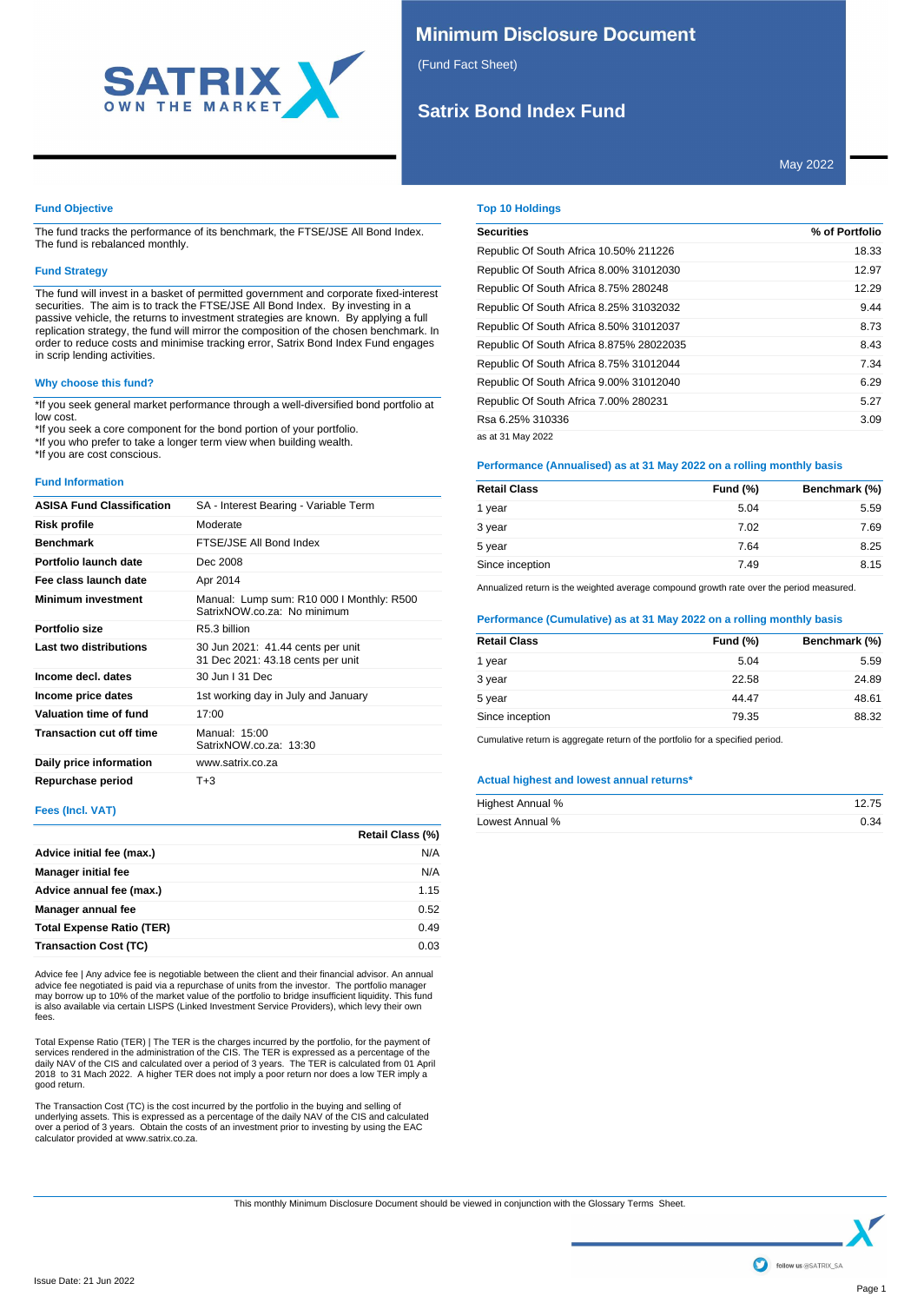

# **Minimum Disclosure Document**

(Fund Fact Sheet)

# **Satrix Bond Index Fund**

May 2022

## **Asset Allocation**



## **Portfolio Manager(s) Quarterly Comment - 31 Mar 2022**

## **Market Commentary**

Global bonds experienced one of their worst quarters on record. The Bloomberg Global-Aggregate Total Return Index delivered a minus 6.16% return, and 10-year benchmark rates rose by 83 basis points (bps), 73 bps and 64 bps in the US, Germany and UK respectively. The sell-offs were led by the shorter-tenure bonds, which are affected most by changes in monetary policy, as the markets started to come to terms with central bank hawkishness. The yield on the US 2-year bond rose from 0.73% to 2.33%. Notwithstanding the repricing of developed market bonds, when adjusted for inflation, bond yields remain deeply negative. At the March Federal Open Market Committee (FOMC) meeting, the US Federal Reserve (Fed) hiked rates by 0.25% as expected, but delivered hawkish guidance with its dot plots showing a terminal rate above neutral at 2.75%. The Fed chairman emphasised the seriousness of the inflation problem and the strength of the labour market, suggesting that the hiking path is well set. The Bank of England's Monetary Policy Committee hiked its policy rate by 0.50% during the quarter, while the European Central Bank (ECB) is set to stop QE in the third quarter and only deliver its first hike 'some time' after the end of QE.

The JSE All Bond Index (ALBI) returned 1.86% for the quarter. Nominal bonds outperformed inflation-linked bonds and cash, with the CILI returning 0.31% and the STeFI Composite returning 1.03%. The ALBI ended off its best levels as the February Budget disappointed and the outlook for inflation deteriorated following a spike higher in energy and food prices as a consequence of the conflict in Ukraine. Bond investors were disappointed with the budget because there had been hope that a larger share of the revenue overrun would be used to reduce debt and bond issuance in the new fiscal year. Instead, the minister presented a budget that showed a slower consolidation path and increased spending on social grants. The South African Reserve Bank (SARB)'s Monetary Policy Committee (MPC) hiked rates for the third consecutive time at its March meeting, taking the repo rate to 4.25%. The SARB's latest inflation forecasts showed CPI averaging 5.8% in 2022, up from 4.9% in January. The output gap is also expected to substantially close in 2023. The SARB's year-end forecast for the repo rate increased to 5.06%, which suggests that the MPC will raise rates by at least 0.25% at every meeting in 2022. It was anticipated that lenders would reach an agreement with government on the way forward on Land Bank. However, at the last minute the majority of lenders rejected the proposal put forward by Land Bank and its advisors. Lenders now have until September 2022 to hammer out a deal which will be acceptable to all lenders and government or risk a disorderly wind-down of the bank.

## **Bond Market Outlook**

Inflation in the US, UK and Eurozone is at multi-decade highs and is well above the central banks' 2% target. At the same time, with strong growth and low unemployment the Fed and Bank of England will have latitude to pursue tighter monetary policy while the ECB's policy path will be complicated by the conflict in Ukraine. At the May FOMC meeting the Fed will give guidance on how it will unwind its balance sheet. All this is to say that financial conditions are set to tighten materially in the coming quarters.



**10-Year Real Rates** 

Source: Bloomberg, Yield on 10-yr bond less spot CPI

Notwithstanding the challenging backdrop South African bonds are supported by high positive real yields at a time when many countries have deeply negative real yields, and secondly, within the Central and Eastern Europe, Middle East, and Africa (CEEMEA) region, South Africa is attractive because Russia and Turkey are 'uninvestible', Eastern European countries are too close to the conflict in Ukraine and may be negatively affected, and lastly, South Africa is benefiting from high PGM prices because of concern over Russian supplies.

## **Portfolio Manager(s)**

The Satrix Investment Team

## **Management of Investments**

The management of investments are outsourced to Sanlam Investment Management (Pty) Ltd, FSP 579, an authorised Financial Services Provider under the Financial Advisory and Intermediary Services Act, 2002.

This monthly Minimum Disclosure Document should be viewed in conjunction with the Glossary Terms Sheet.